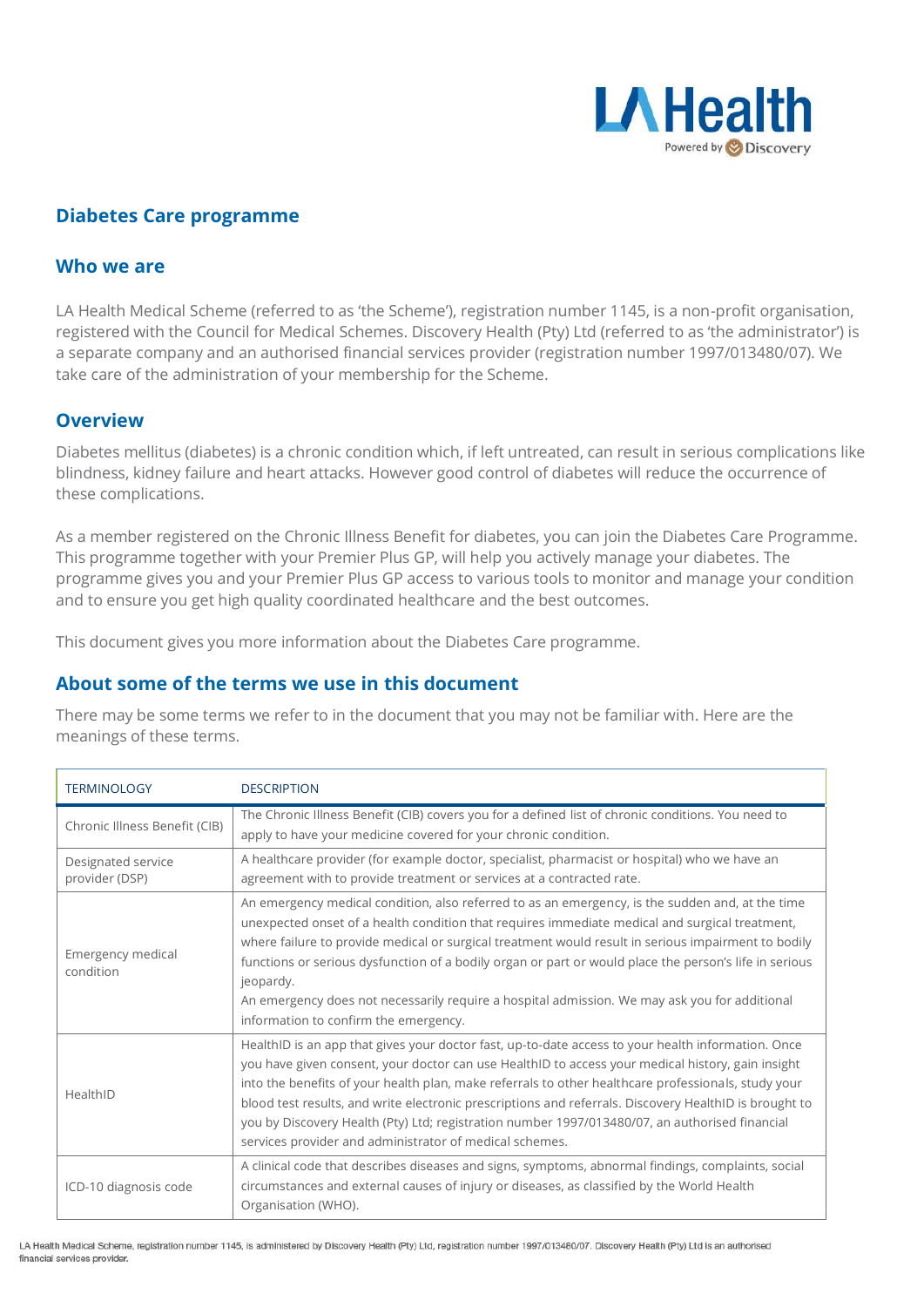

| <b>TERMINOLOGY</b>                                 | <b>DESCRIPTION</b>                                                                                                                                                                                                                                                                                                                                                                                                                                                                                                                                                                                                                                                                                                                                                                                                                                                                                                                                                                                                                                                                                                                                                                                                                 |
|----------------------------------------------------|------------------------------------------------------------------------------------------------------------------------------------------------------------------------------------------------------------------------------------------------------------------------------------------------------------------------------------------------------------------------------------------------------------------------------------------------------------------------------------------------------------------------------------------------------------------------------------------------------------------------------------------------------------------------------------------------------------------------------------------------------------------------------------------------------------------------------------------------------------------------------------------------------------------------------------------------------------------------------------------------------------------------------------------------------------------------------------------------------------------------------------------------------------------------------------------------------------------------------------|
| Premier Plus GP                                    | A Premier Plus GP is a network GP who has contracted with us to provide you with high quality<br>healthcare for your condition.                                                                                                                                                                                                                                                                                                                                                                                                                                                                                                                                                                                                                                                                                                                                                                                                                                                                                                                                                                                                                                                                                                    |
| Prescribed Minimum<br>Benefits (PMBs)              | In terms of the Medical Schemes Act of 1998 (Act No. 131 of 1998) and its Regulations, all medical<br>schemes have to cover the costs related to the diagnosis, treatment and care of:<br>An emergency medical condition<br>٠<br>A defined list of 270 diagnoses<br>٠<br>A defined list of 27 chronic conditions.<br>٠<br>To access Prescribed Minimum Benefits, there are rules that apply:<br>Your medical condition must qualify for cover and be part of the defined list of Prescribed<br>٠<br>Minimum Benefit conditions<br>The treatment needed must match the treatments in the defined benefits<br>٠<br>You must use designated service providers (DSPs) in our network. This does not apply in<br>٠<br>emergencies. However even in these cases, where appropriate and according to the rules of<br>the Scheme, you may be transferred to a hospital or other service providers in our network,<br>once your condition has stabilised. If you do not use a DSP we will pay up to 80% of the<br>Scheme Rate You will be responsible for the difference between what we pay and the actual<br>cost of your treatment.<br>If your treatment doesn't meet the above criteria, we will pay according to your option benefits. |
| Scheme Rate                                        | This is a rate set by us. We pay for healthcare services from hospitals, pharmacies, healthcare<br>professionals and other providers of relevant health services at this rate.                                                                                                                                                                                                                                                                                                                                                                                                                                                                                                                                                                                                                                                                                                                                                                                                                                                                                                                                                                                                                                                     |
| The Centre for Diabetes<br>and Endocrinology (CDE) | CDE offers a nationwide diabetes disease management programme. A specially trained<br>multidisciplinary team ensures optimum care and essential education services are provided to<br>patients with diabetes.                                                                                                                                                                                                                                                                                                                                                                                                                                                                                                                                                                                                                                                                                                                                                                                                                                                                                                                                                                                                                      |

## **Members must be registered on the Chronic Illness Benefit for diabetes and consult with a Premier Plus GP**

To access the Diabetes Care Programme, you must consult with a Premier Plus GP to enrol you onto the programme through HealthID, provided that you have given consent.

- Members on the LA Comprehensive, LA Core, LA Active and LA Focus options must consult with a Premier Plus GP for the management of their diabetes, to avoid a 20% co-payment.
- Members on the LA KeyPlus Option must consult with a Premier Plus GP who is also their chosen primary or secondary GP, to avoid a 20% co-payment.

Visit [www.lahealth.co.za](http://www.lahealth.co.za/) to find a doctor on the network.